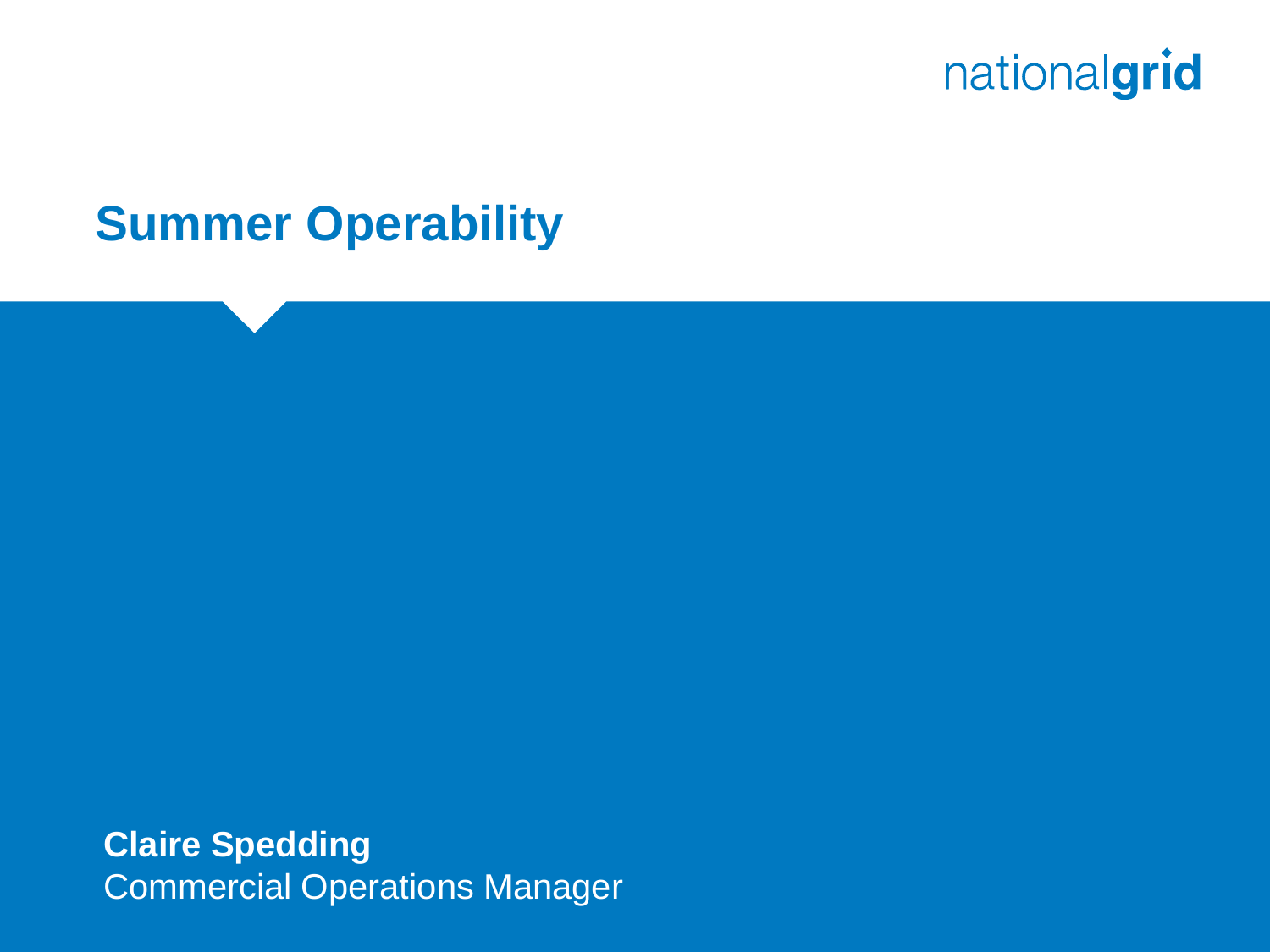

## **Agenda**

## What did operating the network feel like this summer?

## How does this manifest itself in terms of actions National Grid must take?

What lessons are we learning for next year?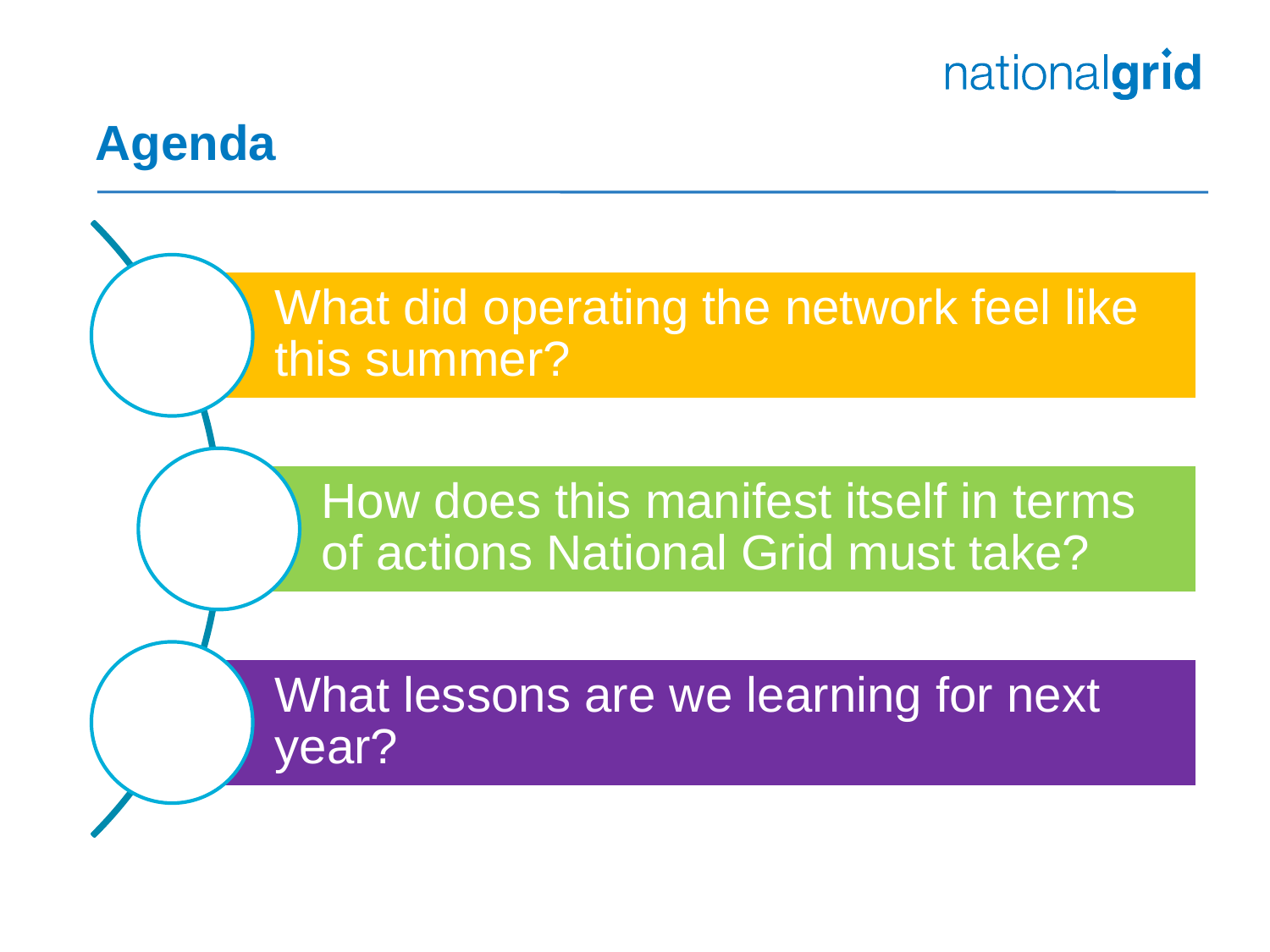## **Summer operating context**





**Trans. Demand Wind Solar**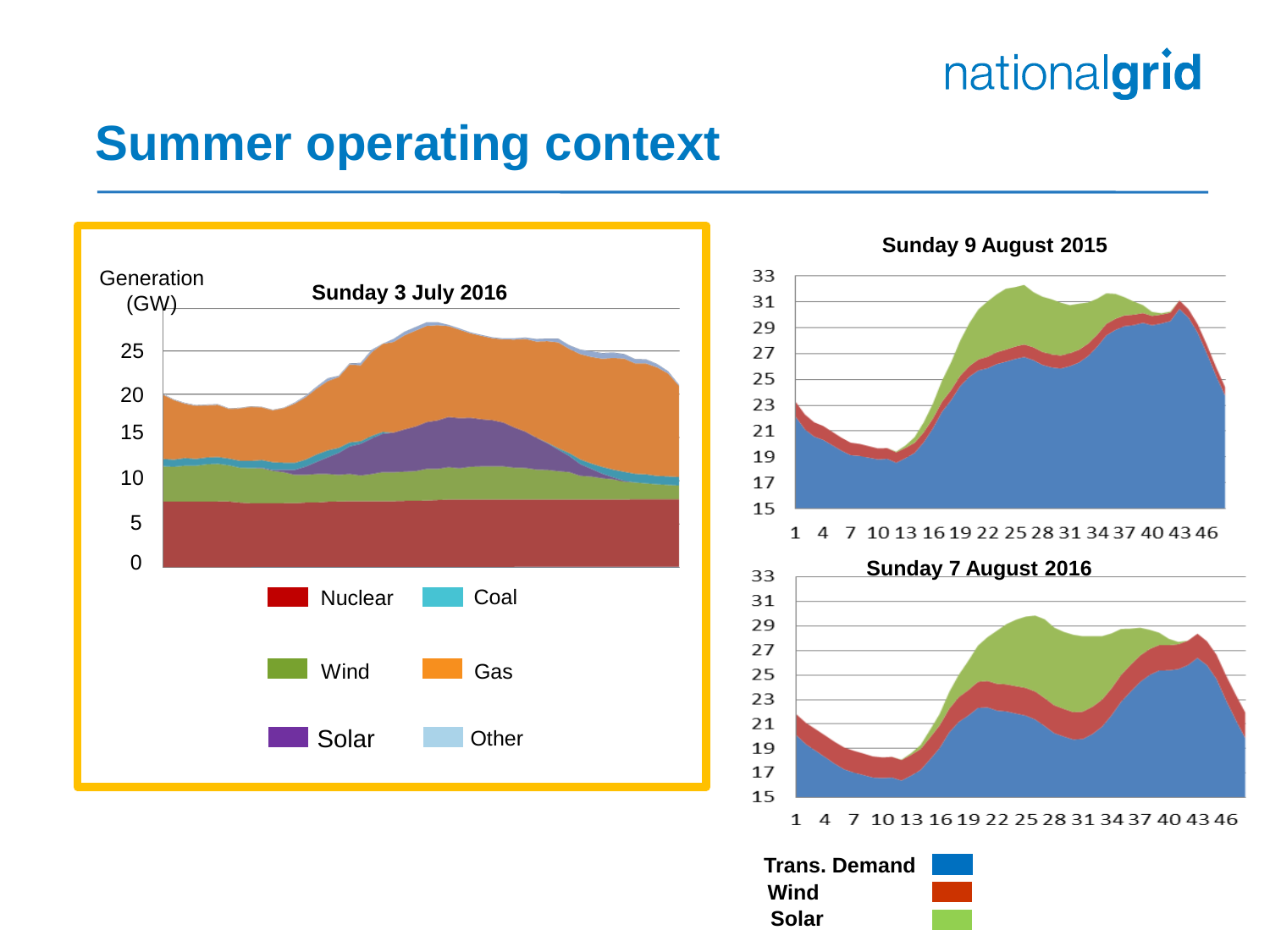#### **System requirements**

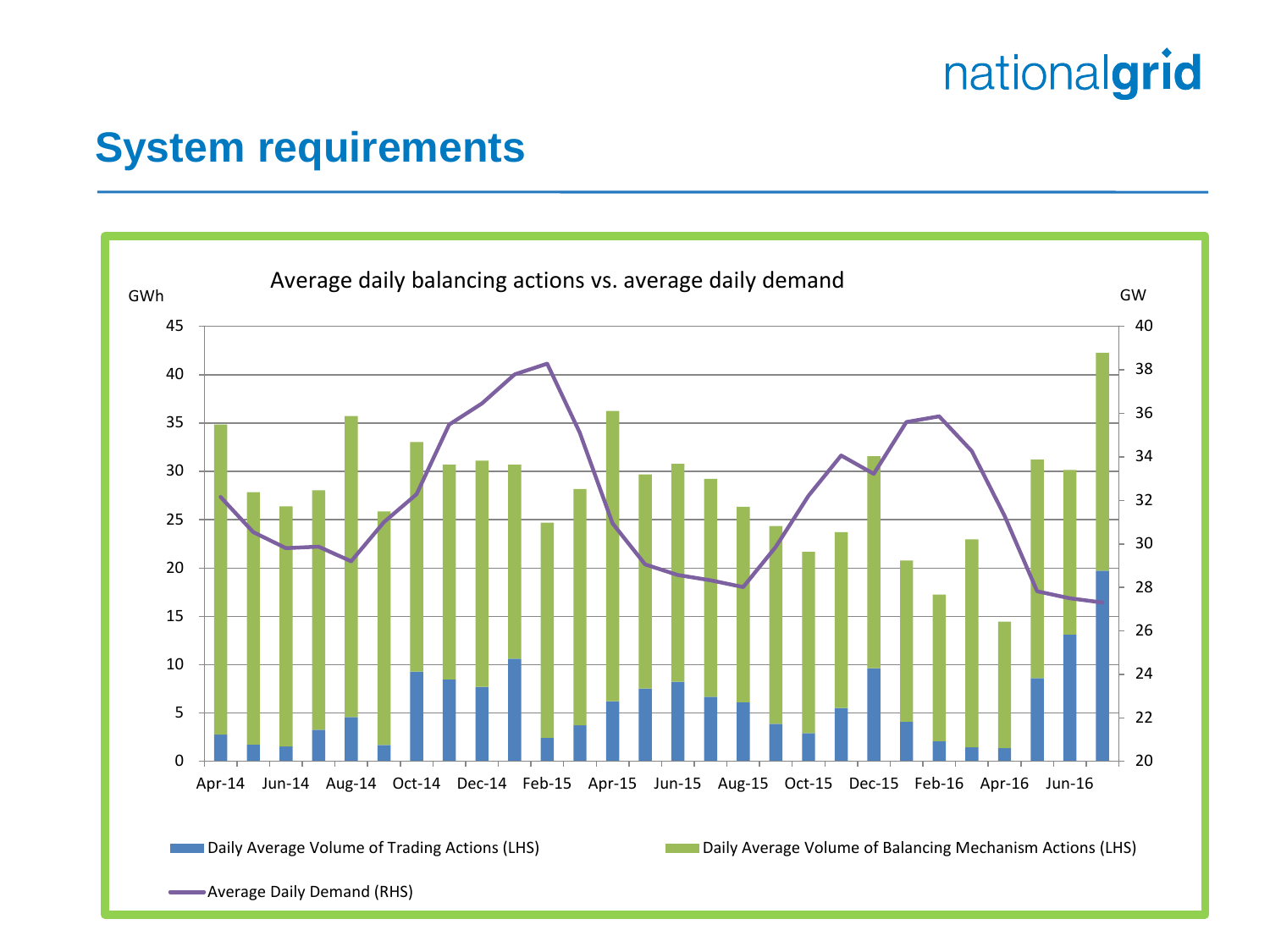

#### **Playing whac-a mole**



## **Constraints**

**Margin** 

**Voltage**

**Inertia**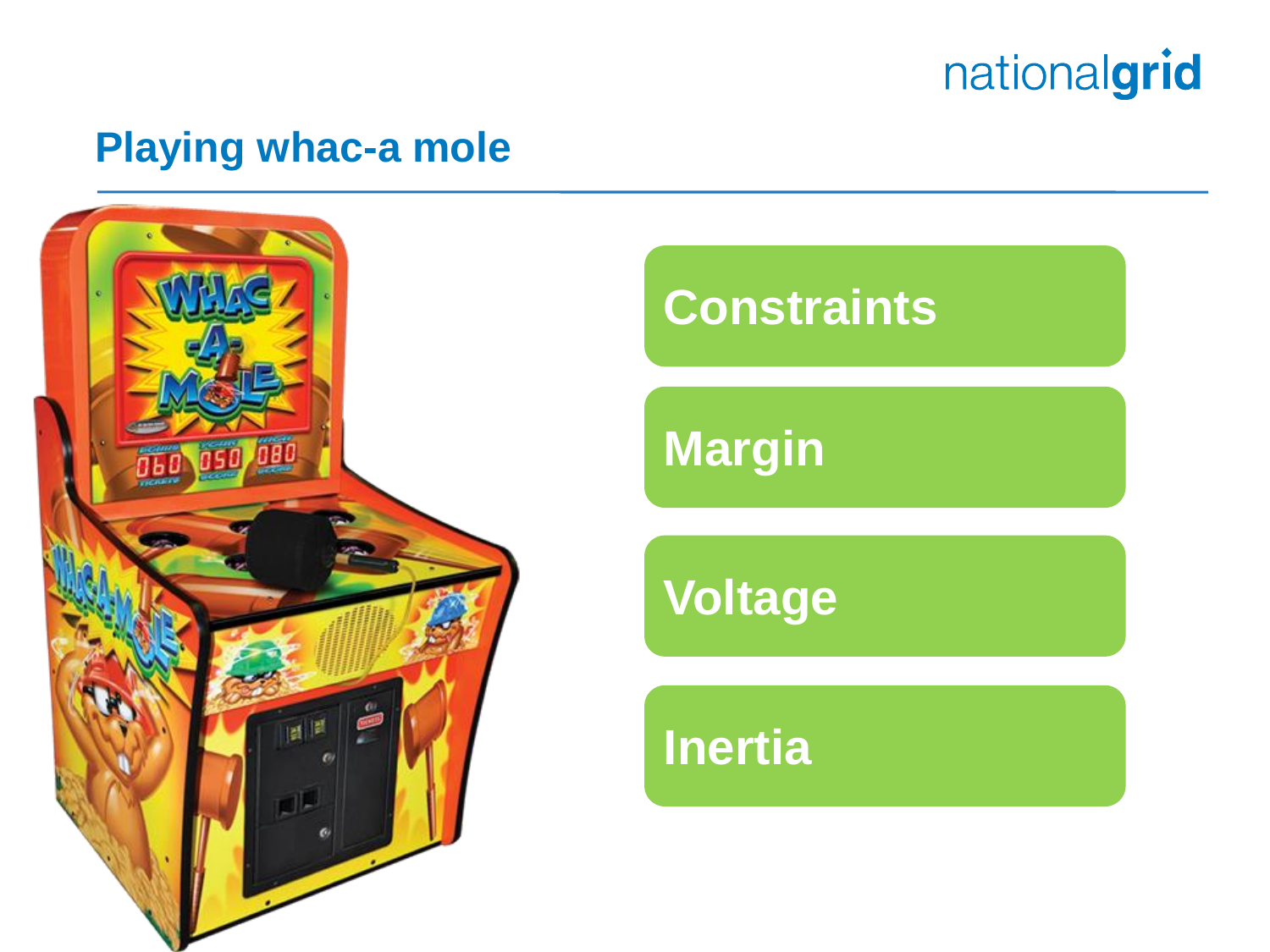#### **7 th August case study**



Sunny and very windy

Record low demand: 16.4 GW early morning & 19.7GW in afternoon

Mid holiday season

Not very warm

At point of lowest demand, circa 70% of market repositioned

**Total cost of balancing actions: £9.9m**



**Constraints £7.4m Black Start: £0.34m Response: £0.73m**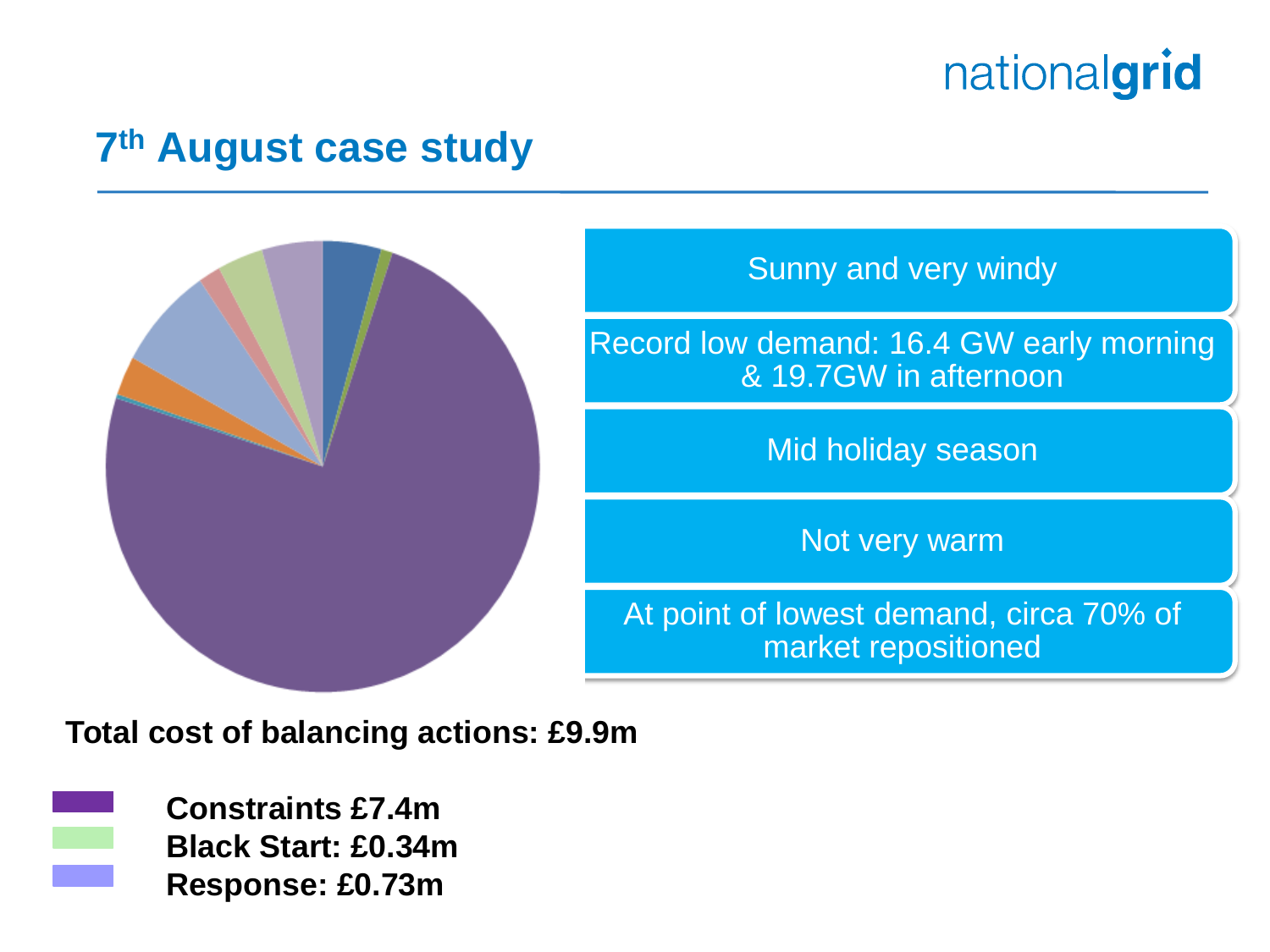

## **Preparing for future years**